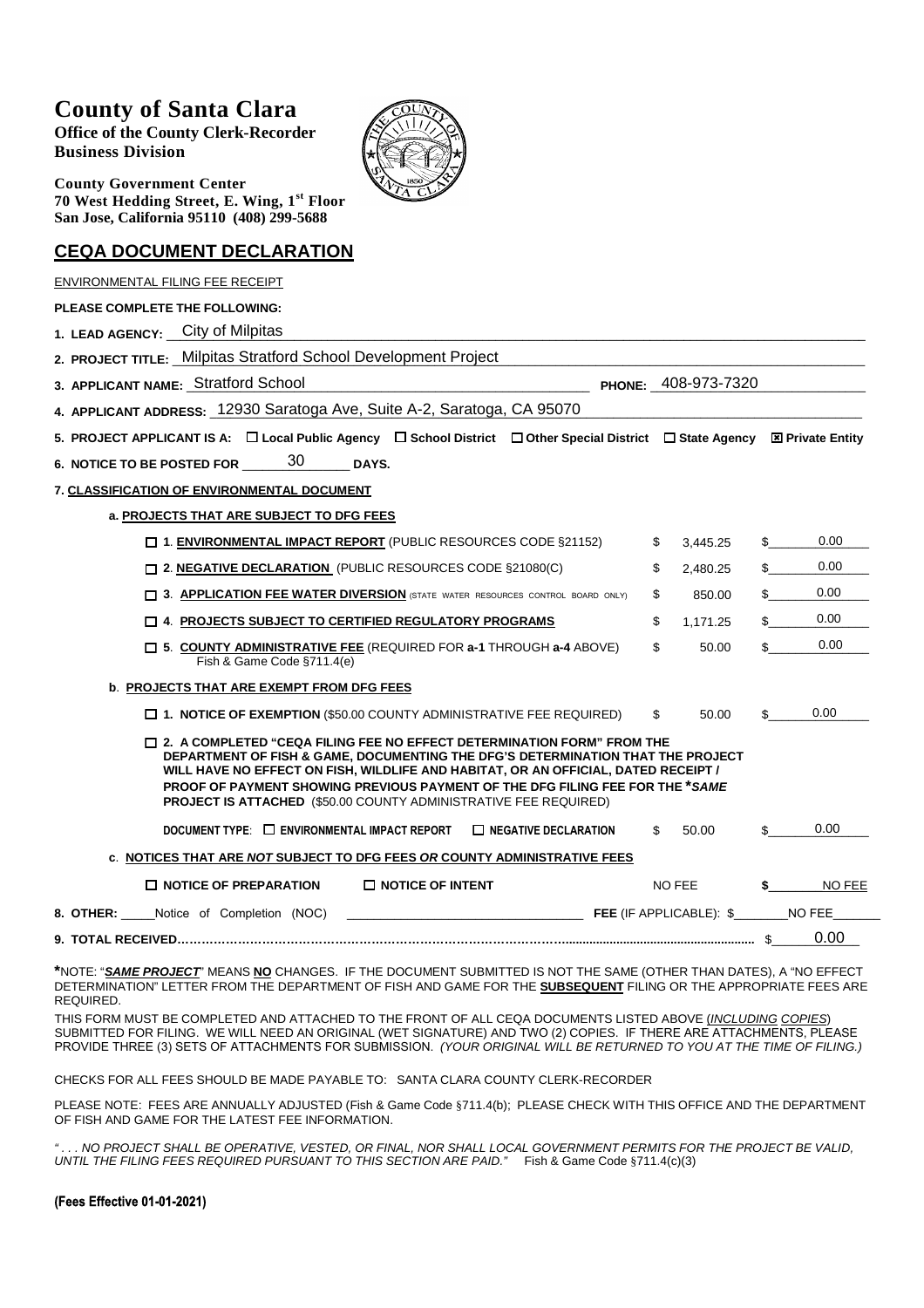### **Notice of Completion & Environmental Document Transmittal**

*Mail to:* State Clearinghouse, P.O. Box 3044, Sacramento, CA 95812-3044 (916) 445-0613 *For Hand Delivery/Street Address:* 1400 Tenth Street, Sacramento, CA 95814

**SCH #**

| Project Title: Milpitas Stratford School Development Project                                                                                                                                                                                                                                                                                                    |                                                                                                         |                                                                                                                                                                                     |                                           |                                                                                                                      |                                                                                                                                              |  |
|-----------------------------------------------------------------------------------------------------------------------------------------------------------------------------------------------------------------------------------------------------------------------------------------------------------------------------------------------------------------|---------------------------------------------------------------------------------------------------------|-------------------------------------------------------------------------------------------------------------------------------------------------------------------------------------|-------------------------------------------|----------------------------------------------------------------------------------------------------------------------|----------------------------------------------------------------------------------------------------------------------------------------------|--|
| Lead Agency: City of Milpitas                                                                                                                                                                                                                                                                                                                                   |                                                                                                         | Contact Person: Lillian VanHua                                                                                                                                                      |                                           |                                                                                                                      |                                                                                                                                              |  |
| Mailing Address: 455 E. Calaveras Blvd.                                                                                                                                                                                                                                                                                                                         |                                                                                                         |                                                                                                                                                                                     |                                           | Phone: Ivanhua@ci.milpitas.ca.gov                                                                                    |                                                                                                                                              |  |
| City: Milpitas<br><u> 1989 - Johann Barn, fransk politik (f. 1989)</u>                                                                                                                                                                                                                                                                                          |                                                                                                         | Zip: 95035                                                                                                                                                                          | County: Santa Clara                       |                                                                                                                      |                                                                                                                                              |  |
|                                                                                                                                                                                                                                                                                                                                                                 | ________                                                                                                |                                                                                                                                                                                     |                                           |                                                                                                                      | -----------------                                                                                                                            |  |
| Project Location: County: Santa Clara                                                                                                                                                                                                                                                                                                                           | <u> 1980 - Johann Barbara, martxa a</u>                                                                 | City/Nearest Community: Milpitas                                                                                                                                                    |                                           |                                                                                                                      |                                                                                                                                              |  |
| Cross Streets: N. Milpitas Blvd./Town Center Dr.                                                                                                                                                                                                                                                                                                                |                                                                                                         |                                                                                                                                                                                     |                                           | <u> 1989 - Jan Samuel Barbara, político establecido de la propia de la propia de la propia de la propia de la pr</u> | Zip Code: 95035                                                                                                                              |  |
| Longitude/Latitude (degrees, minutes and seconds): $\frac{37}{26}$ $\frac{26}{108}$ $\frac{108}{100}$ N / 121 $\degree$ 54 $\degree$ 08 $\degree$ W Total Acres: $\frac{1.01}{200}$                                                                                                                                                                             |                                                                                                         |                                                                                                                                                                                     |                                           |                                                                                                                      |                                                                                                                                              |  |
| Assessor's Parcel No.: 028-22-016                                                                                                                                                                                                                                                                                                                               |                                                                                                         |                                                                                                                                                                                     |                                           |                                                                                                                      | Section: Twp.: Range: Base:                                                                                                                  |  |
| Within 2 Miles:<br>State Hwy#:                                                                                                                                                                                                                                                                                                                                  | the contract of the contract of the contract of                                                         | Waterways: None                                                                                                                                                                     |                                           |                                                                                                                      |                                                                                                                                              |  |
| Airports: None                                                                                                                                                                                                                                                                                                                                                  |                                                                                                         | Railways: Union Pacific Schools: Curtner ES, Milpitas HS                                                                                                                            |                                           |                                                                                                                      |                                                                                                                                              |  |
| <b>Document Type:</b><br>$CEQA: \Box NOP$<br>$\Box$ Draft EIR<br>Early Cons<br>Neg Dec<br>$\blacksquare$ Mit Neg Dec                                                                                                                                                                                                                                            | $\Box$ Supplement/Subsequent EIR<br>Other:                                                              | NEPA:                                                                                                                                                                               | NOI 11<br>EA<br>Draft EIS<br><b>FONSI</b> | Other:                                                                                                               | Joint Document<br><b>Final Document</b><br>Other:                                                                                            |  |
| <b>Local Action Type:</b><br>General Plan Update<br>$\Box$ Specific Plan<br>General Plan Amendment<br>Master Plan<br>General Plan Element<br><b>Community Plan</b><br>$\Box$ Site Plan                                                                                                                                                                          | Planned Unit Development                                                                                | Rezone<br>Prezone<br>$\blacksquare$ Use Permit                                                                                                                                      |                                           |                                                                                                                      | Annexation<br>Redevelopment<br><b>Coastal Permit</b><br>Land Division (Subdivision, etc.) $\Box$ Other:                                      |  |
| <b>Development Type:</b>                                                                                                                                                                                                                                                                                                                                        |                                                                                                         |                                                                                                                                                                                     |                                           |                                                                                                                      |                                                                                                                                              |  |
| Residential: Units ________ Acres _______<br>Office:<br>Sq.ft. ________ Acres _________ Employees _______ __ Transportation: Type _________________________<br>Commercial:Sq.ft. ________ Acres ________ Employees _______ $\Box$<br>Industrial: Sq.ft.<br>Acres Employees<br>Educational: Preschool/Elementary<br>П<br>Recreational:<br>Water Facilities: Type | $\begin{tabular}{ c c } \hline \text{MGD} & \text{---} \\ \hline \end{tabular}$                         | Mining:<br>Power:                                                                                                                                                                   | Mineral                                   | Waste Treatment: Type<br>Hazardous Waste:Type<br>Other: <u>International Communication</u>                           | <b>MW</b><br>MGD                                                                                                                             |  |
| <b>Project Issues Discussed in Document:</b>                                                                                                                                                                                                                                                                                                                    |                                                                                                         |                                                                                                                                                                                     |                                           |                                                                                                                      |                                                                                                                                              |  |
| $\blacksquare$ Aesthetic/Visual<br>  Fiscal<br>Flood Plain/Flooding<br>Agricultural Land<br>Air Quality<br>Archeological/Historical<br>Geologic/Seismic<br><b>Biological Resources</b><br>$\blacksquare$ Minerals<br><b>Coastal Zone</b><br>Noise<br>$\Box$<br>Drainage/Absorption<br>Economic/Jobs                                                             | Forest Land/Fire Hazard<br>■ Population/Housing Balance ■ Toxic/Hazardous<br>Public Services/Facilities | Recreation/Parks<br>$\blacksquare$ Schools/Universities<br>Septic Systems<br>Sewer Capacity<br>Soil Erosion/Compaction/Grading<br>Solid Waste<br>$\blacksquare$ Traffic/Circulation |                                           | Land Use<br>Other:                                                                                                   | Vegetation<br><b>Water Quality</b><br>Water Supply/Groundwater<br>Wetland/Riparian<br>Growth Inducement<br>$\blacksquare$ Cumulative Effects |  |
| Present Land Use/Zoning/General Plan Designation:                                                                                                                                                                                                                                                                                                               |                                                                                                         |                                                                                                                                                                                     |                                           |                                                                                                                      |                                                                                                                                              |  |

Commercial Building / TC (Town Center) / Town Center (TWC)

**Project Description:** *(please use a separate page if necessary)*

 The project would repurpose an existing, vacant single floor commercial building into the Stratford School campus. The scope of work includes demolishing and redesigning the interiors of the existing building of approximately 44,088 square feet. The school will include a multi-purpose hall; administrative block comprised of offices, a conference room, work room, and breakroom for teachers; 20 classrooms (12 preschool, 4 kindergarten, 4 elementary); external play areas; parking; and other site improvements.

*Note: The State Clearinghouse will assign identification numbers for all new projects. If a SCH number already exists for a project (e.g. Notice of Preparation or previous draft document) please fill in.*